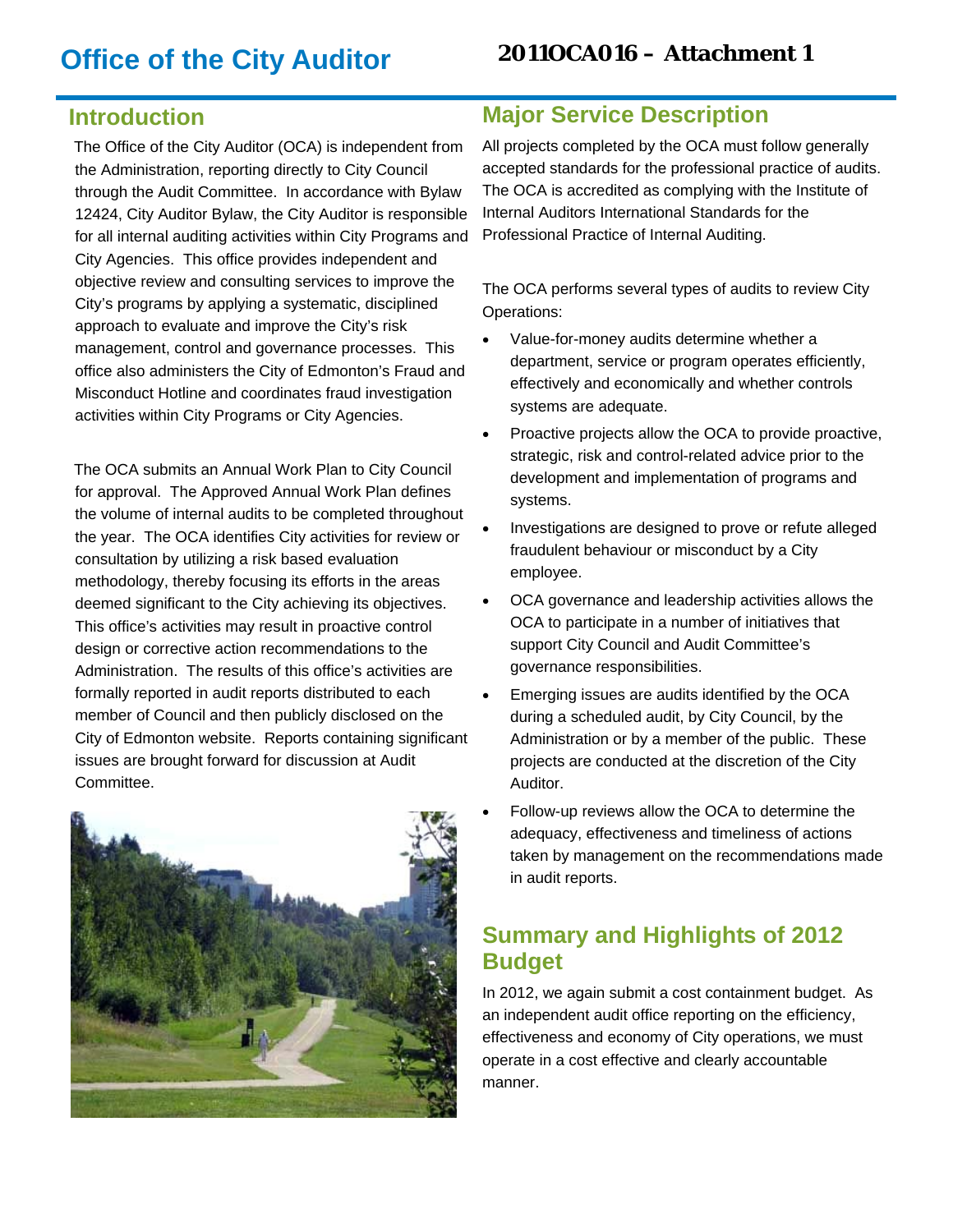# **Office of the City Auditor**

### **OUR VISION**

Committed to adding value



#### **OUR MISSION**

We strive to add value to the City of Edmonton by promoting accountability, cost-effective municipal services and ethical practices.

## **OUR GOALS**

- Working with Council and Management to improve the effectiveness of the City's risk management, control and governance processes.
- Providing independent, objective assurance and advisory services to promote efficient, effective and economical City operations.
- Promoting an ethical public service environment.
- Delivering high quality, innovative and cost-effective audit services.
- Communicating significant observations and information to Council, Management and the public in a timely manner.
- Maintaining a respectful, team-oriented workplace that helps individuals reach their career potential and achieve personal growth goals.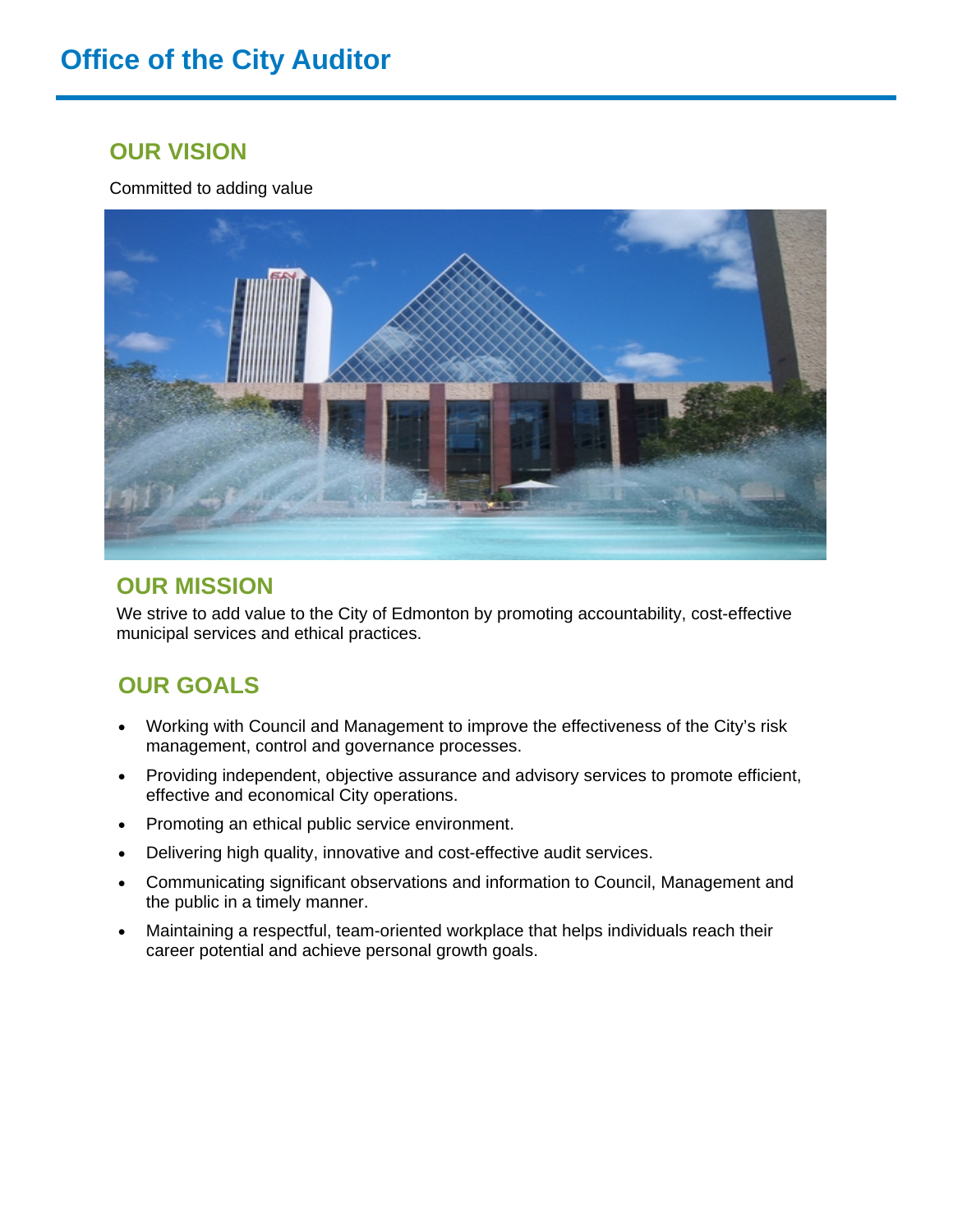## **Office of the City Auditor**

# **STRATEGIC ROADMAP**



### **Opportunities and Challenges**

In 2012, we again submit a cost containment budget. As an independent audit office reporting on the efficiency, effectiveness and economy of City operations, we must operate in a cost effective and clearly accountable manner.

In 2011, we attained the highest available rating for compliance to the International Standards for the Professional Practice of Internal Auditing from an independent external quality assessment consultant.

We will need to continue to pursue the highest quality standards of audit services in order to ensure that we can deliver on our 2012 Annual Plan commitment as well as assisting Audit Committee in meeting their enhanced roles and responsibilities as defined in Bylaw 15310, *Audit Committee Bylaw.*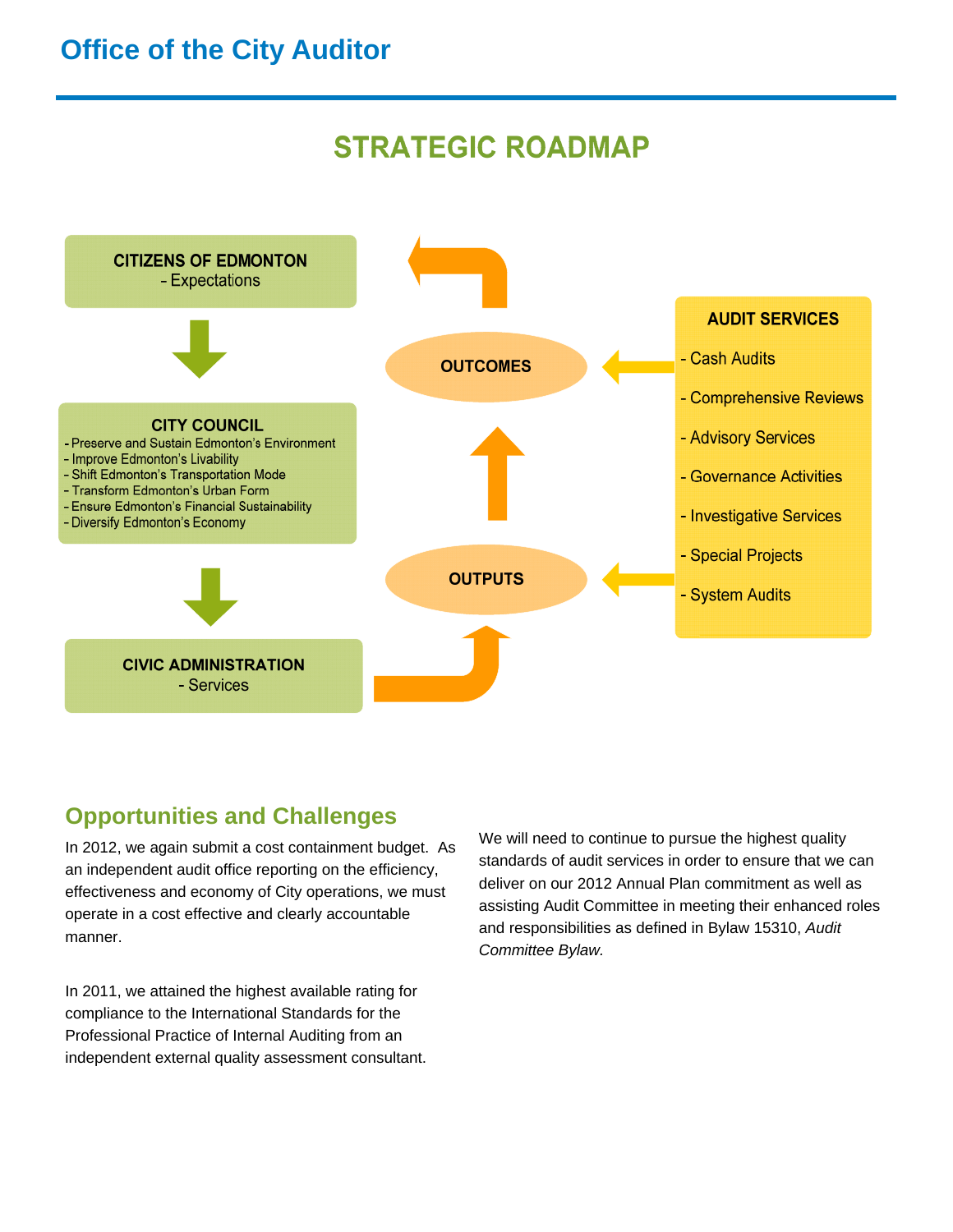### **Performance Measures**

|                                                  | 2008 | 2009 | 2010 | 2011<br><b>Budget</b> | 2012<br><b>Approved</b> | <b>Industry</b><br><b>Benchmark</b> |
|--------------------------------------------------|------|------|------|-----------------------|-------------------------|-------------------------------------|
| <b>Customer Performance Measures</b>             |      |      |      |                       |                         |                                     |
| Customer relationships (out of 5)                | 4.5  | 4.5  | 4.5  | 4.5                   | 4.5                     | 4.3                                 |
| <b>Internal Performance Measures</b>             |      |      |      |                       |                         |                                     |
| Recommendations accepted                         | 100% | 100% | 100% | 95%                   | 95%                     | 96%                                 |
| Chargeable time                                  | 75%  | 82%  | 80%  | 80%                   | 80%                     | 75%                                 |
| Completed engagements to number scheduled        | 90%  | 95%  | 94%  | 95%                   | 95%                     | 91%                                 |
| <b>Financial Performance Measures</b>            |      |      |      |                       |                         |                                     |
| Actual vs. budgeted expenditures                 | 90%  | 84%  | 97%  | 100%                  | 100%                    | 90 to 110%                          |
| <b>Learning and Growth</b>                       |      |      |      |                       |                         |                                     |
| Days of training and development per employee    | 9.9  | 7.2  | 8.5  | 10.0                  | 10.0                    | $8 - 12$                            |
| Percent staff certified or advanced designations | 92%  | 93%  | 92%  | 93%                   | 95%                     | 83%                                 |

#### **Performance Measures Explanations**

The Office of the City Auditor reports the above performance measures in its Annual Report. The performance measures are designed to monitor key aspects of the office's activities as follows:

Effectiveness – Most of the measures focus on assessing whether the office is fulfilling its role. These measures include completion of the annual plan, client feedback, and the percentage of accepted and implemented recommendations.

Experienced and competent staff are required for the office to be effective. The level of professional certification and ongoing training are also monitored to ensure the office is staffed appropriately to fulfill its mandate.

Efficiency – The office monitors the percentage of "chargeable hours" staff dedicate to audit projects. Careful management of office overhead time versus direct audit time provides information regarding the efficient use of staff resources.

Economical – The office believes in strong fiscal management and strives to manage its actual expenditures to within +/- 5% of budget.